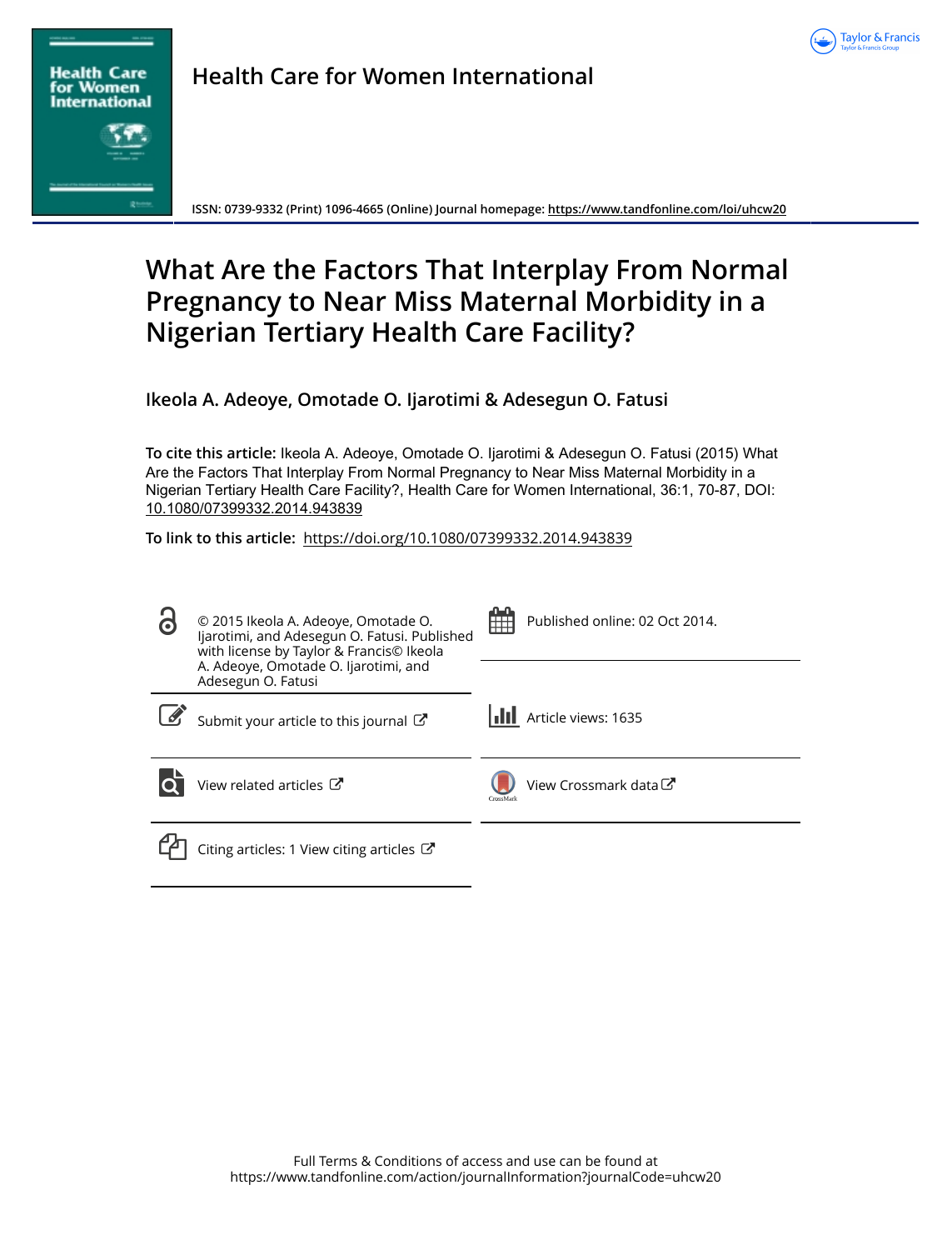

# **What Are the Factors That Interplay From Normal Pregnancy to Near Miss Maternal Morbidity in a Nigerian Tertiary Health Care Facility?**

#### IKEOLA A. ADEOYE

*Department of Epidemiology and Medical Statistics, College of Medicine, University of Ibadan, Ibadan, Nigeria*

# OMOTADE O. IJAROTIMI

*Department of Obstetrics, Gynaecology and Perinatology, College of Health Sciences, Obafemi Awolowo University, Ile-Ife, Nigeria*

# ADESEGUN O. FATUSI

*Department of Community Health, College of Health Sciences, Obafemi Awolowo University, Ile-Ife, Nigeria*

*Researchers in Nigeria examined the epidemiological characteristics and factors associated with maternal outcomes using a mixed method approach: a prospective case control study design involving 375 pregnant women who received maternal care from a tertiary facility and in-depth interviews reporting the experience of near-miss survivors. A generalized ordered logit model was used to generate the estimates of partial proportional odds ratios (and 95% confidence intervals) across categories of the outcome variable. Factors strongly associated with maternal morbidity were late referral of women, presence of complications at booking antenatal visits, low birth weight, and severe birth asphyxia. The nearmiss women were further characterized, and a low proportion (25%) had organ dysfunction or failure. The challenge of such diagnoses in*

<sup>©</sup> Ikeola A. Adeoye, Omotade O. Ijarotimi, and Adesegun O. Fatusi

Received 1 November 2013; accepted 5 July 2014.

This is an Open Access article. Non-commercial re-use, distribution, and reproduction in any medium, provided the original work is properly attributed, cited, and is not altered, transformed, or built upon in any way, is permitted. The moral rights of the named author(s) have been asserted.

Address correspondence to Ikeola A. Adeoye, Department of Epidemiology and Medical Statistics, College of Medicine, University of Ibadan, Ibadan, Nigeria. E-mail: adeoyeikeola@ yahoo.com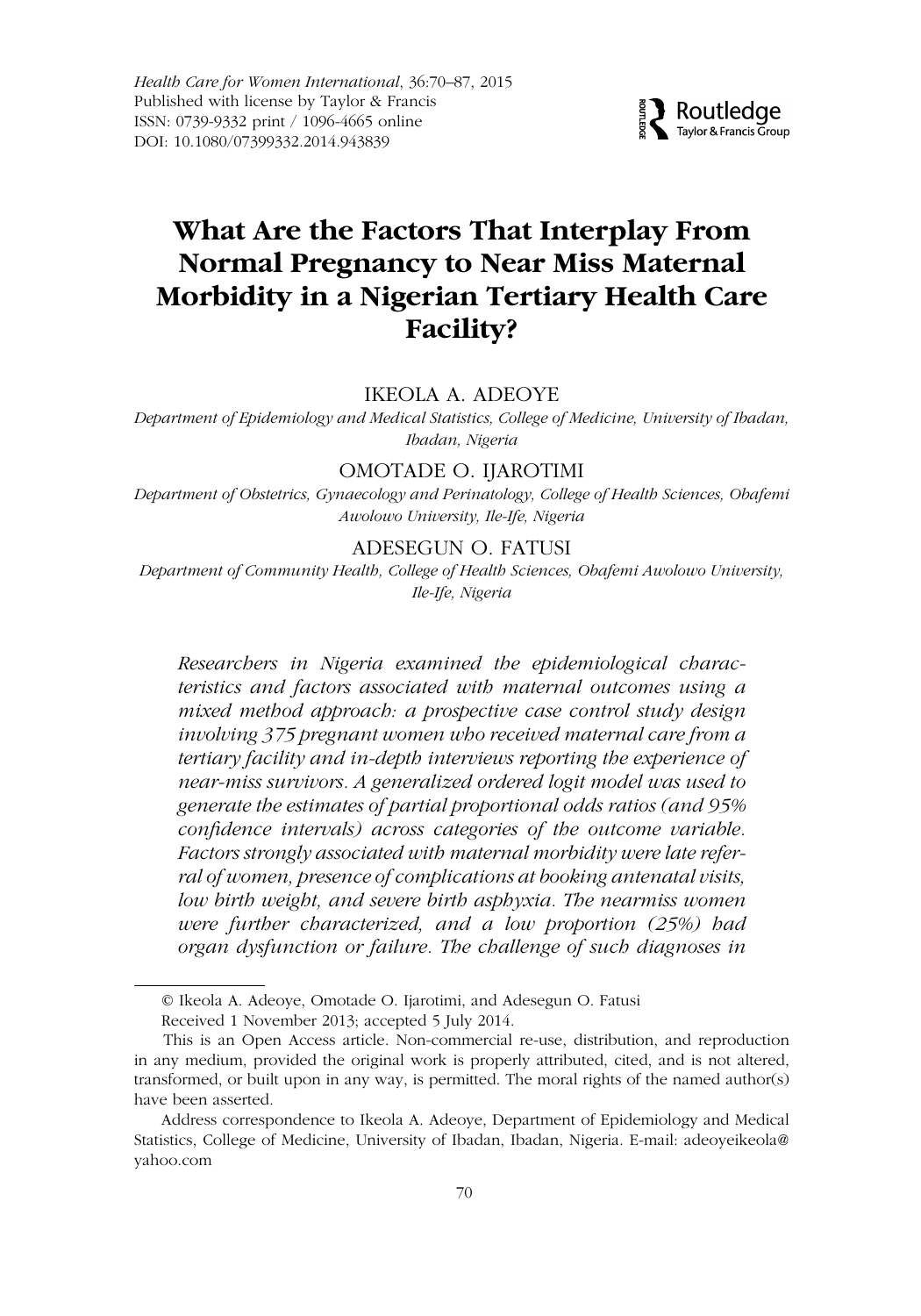*resource-constrained settings raises questions about the appropriateness of using organ dysfunction criteria in developing countries.*

# BACKGROUND

Maternal health issues in Nigeria are of global concern as the country records the second highest number of annual maternal deaths in the world after India: Nigeria contributes 14% of the total global maternal deaths figure of 287,000), while India contributes 19% (World Health Organization [WHO], 2012). Improving maternal health is one of the eight Millennium Development Goals (MDGs) with the target of reducing maternal mortality ratio by three-quarters between 1990 and 2015. According to the WHO, considerable progress has been made toward the reduction of maternal mortality over the last two decades although the challenge still persists (WHO, 2012). Unfortunately, for each maternal death that occurs, another 20 women are likely to suffer serious health sequellae (Chowdhury, Ahmed, Kalim, & Koblinsky, 2009). As many as 15 million women are estimated to be affected by maternal morbidities worldwide (Koblinsky, Chowdhury, Moran, & Ronsmans, 2012). Hence, while maternal mortality has been described as the "tip of the iceberg," maternal morbidity constitutes the "base" but has not received adequate attention (Fortney & Smith, 1996; Hardee, Gay, & Blanc, 2012). As such, maternal morbidity and disability and their consequences have recently been described as the "neglected agenda in maternal health" (Koblinsky et al., 2012, p. 124).

Maternal morbidity refers to the health problems that women encounter during pregnancy, delivery, or in the postpartum period. Unlike maternal mortality, which is a singular and distinct event, however, maternal morbidity is often more complex, resulting from many conditions of varying duration and severity. The lack of a uniform, standardized, and reproducible definition of maternal morbidity as well as the difficulty associated with ascertaining and measuring maternal morbidity has been a major challenge in research (Firoz et al., 2013; Say, Souza, & Pattinson, 2009). As in the case of maternal mortality, developing countries disproportionately bear the burden of maternal morbidity. Maternal health occurs along a spectrum, with the two extremes as normal health and death, and maternal morbidity exists within these extremes. Across the spectrum of maternal health, pregnancy and childbirth can move from normal pregnancy to being complicated (acute maternal morbidity) and to becoming life threatening, otherwise referred to as "near-miss" cases (WHO, 2004).

A near miss is defined as a woman who nearly died but survived a complication that occurred during pregnancy, childbirth, or within 42 days of termination of pregnancy. Three different approaches have generally been reported in literature for identifying near misses: (a) disease-specific criteria; (b) intervention criteria such as emergency hysterectomy to control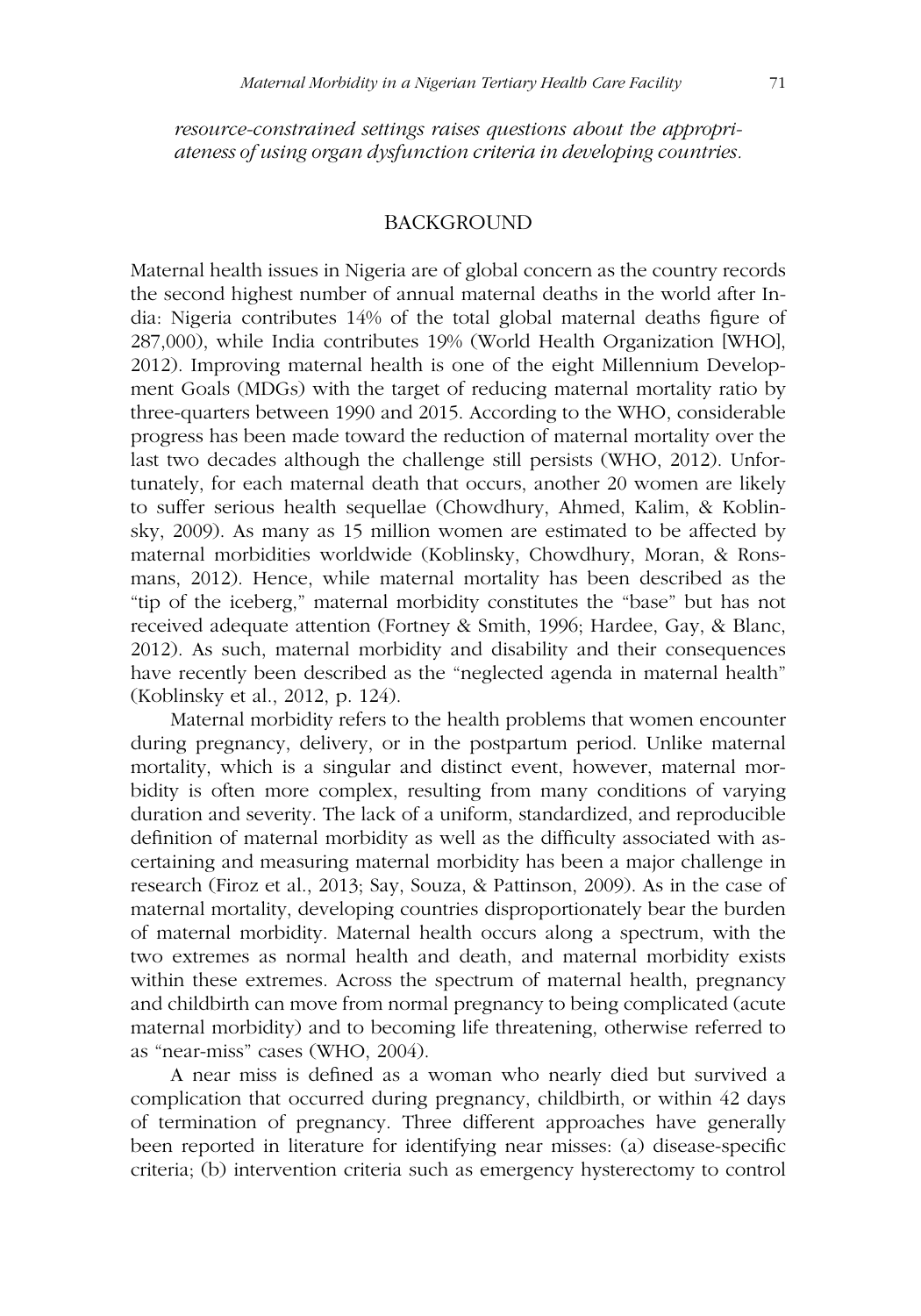hemorrhage; and (c) organ system based criteria which is based on the dysfunction or failure of a major organ such as the occurrence of pulmonary edema or disseminated intravascular coagulopathy, which are markers of cardiac and coagulation systems, respectively (Mantel, Buchmann, Rees, & Pattinson, 1998; Souza, Cecatti, Hardy, Serruya, & Amaral, 2007). In addition to near-miss events being useful in assessing the quality of services, it has a special advantage in that the woman who survived a life-threatening condition is able to recount her experience: such narratives can contribute to a deeper understanding of the social factors that are associated with maternal morbidity (WHO, 2012). Studies reporting the experiences of the survivors of near miss events, however, are very few (Souza, Cecatti, Parpinelli, Krupa, & Osis, 2009; Tuncalp, Huldin, Kwame, & Adamu, 2012).

Nigeria is making progress toward the achievement of MDG 5: from an estimated 1,100 maternal deaths per 100,000 in 1990, the country's maternal mortality ratio reduced to 820 maternal deaths per 100,000 in 2005, and to 630 per 100,000 in 2010 (WHO, 2012). Maternal mortality remains a substantial challenge in the country, with about 40,000 maternal deaths recorded annually. Besides, many important maternal health indices with implications for maternal and newborn outcomes are still poor, and they suggest that the level of maternal morbidity may be quite high. For instance, while 58.9% of mothers received antenatal care services from skilled service providers, only 38.9% had skilled attendance during delivery (National Population Commission [NPC] & ICF Macro, 2009). Social and community factors, in addition to health facility factors, have been strongly implicated in maternal health outcomes in Nigeria (Babalola & Fatusi, 2009; Wall, 1998) and many other low- and middle-income countries (Gabrysch & Campbell, 2009; Thaddeus & Maine, 1994). Overall, maternal morbidity has been inadequately researched in Nigeria, and there is a need to determine its current pattern as well as to investigate associated factors.

In this study, we investigated the spectrum of maternal events from uncomplicated pregnancy (normal) to complicated (acute maternal morbidity) and life-threatening cases (near misses) by examining their characteristics and the associated factors in the Ife-Ijesa zone of Osun State, southwest Nigeria. We also explored some factors associated with the occurrence of severe maternal morbidities through the lens of near-miss cases by reviewing their narratives. Finally, we examined and characterized women who had experienced organ dysfunction or organ failures among women with life-threatening complications.

#### METHODS

This study provides a further analysis of a prospective case control study that was carried out at the Obafemi Awolowo University Teaching Hospitals Complex (OAUTHC), Ile-Ife, southwest Nigeria from July 2006 to June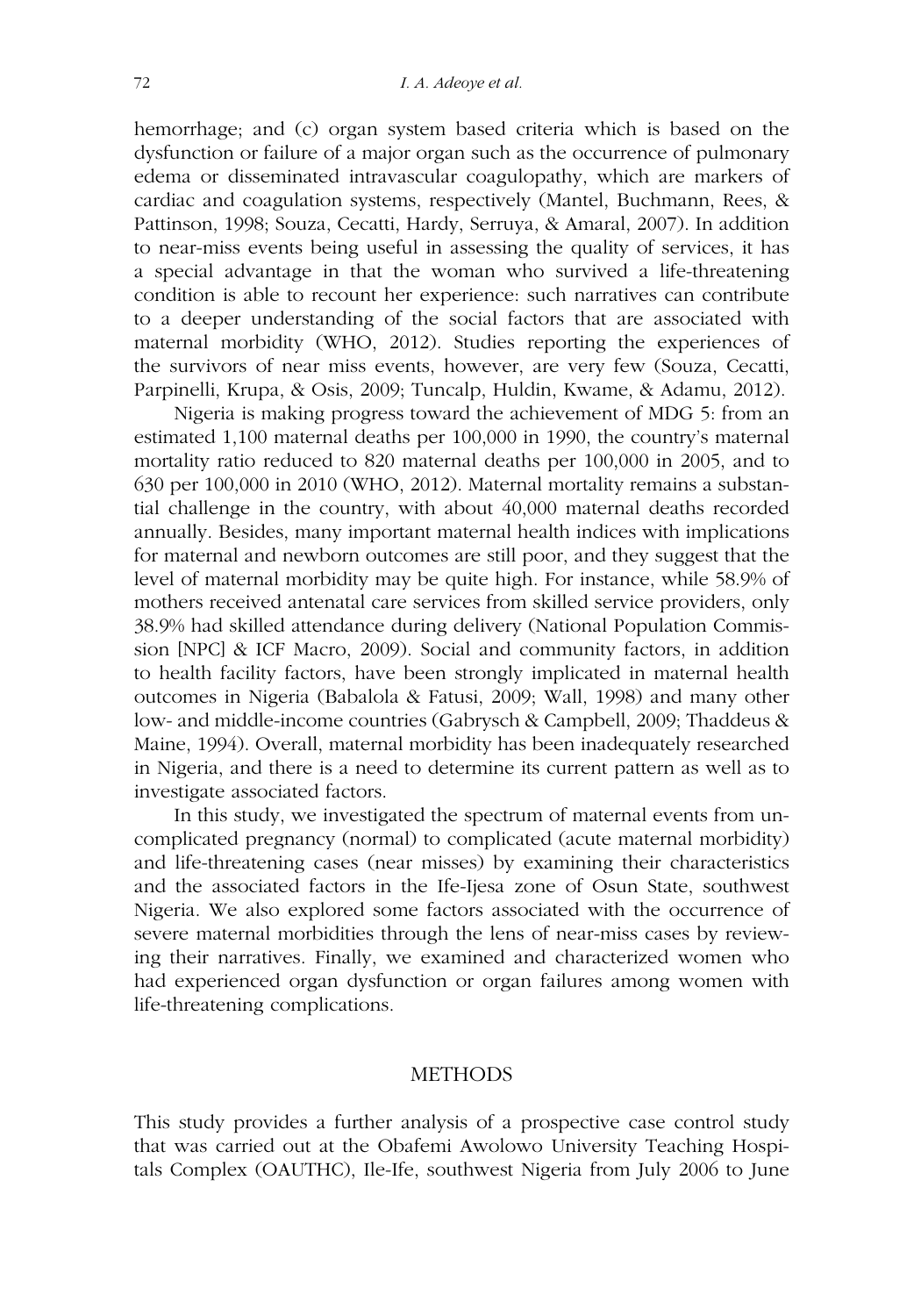2007. The study was carried out simultaneously at two maternity hospitals under OAUTHC, which are situated in two separate local government areas (LGAs) of Osun State (Wesley Guild Hospital, Ilesa in Ilesa East LGA, and Ife Hospital Unit in Ife Central LGA). The study participants were pregnant women who sought maternal care at the hospitals during the antenatal (third trimester) or intrapartum period or within 42 days after delivery. Four unmatched controls were selected for every near-miss event. The details of the methodology (namely, study setting, population, sample size, and selection) have been described in an earlier publication (Adeoye, Onayade, & Fatusi, 2013). Here, we present fresh perspectives from the quantitative data and also include findings from qualitative aspects of the study based on a collection of narratives from near-miss survivors and subsequent narrative analysis (Hancock, Windridge, & Ockleford, 2007). The qualitative findings were used to put the quantitative data into a social context.

Trained research assistants carried out a narrative interview with each of the 75 women who had experienced a near miss. The interview started with a "generative narrative question" whereby each woman was requested to relate her experience of the near-miss event and the associated events/factors. This was then followed by relevant questions from the data collector, drawing from a study guide, to gain better perspectives of the associated social and community factors. Where necessary, the information from the interview of the affected woman was supplemented with information from another adult, usually a woman and a close relative who was caring for the woman at the time of the near-miss event. The initial theme was based on the content of the interview guide. The interviews, on the whole, provided an opportunity to obtain a verbatim account of the pregnancy and the delivery experience as well as information on related maternal health issues including the use of birth preparedness plans, knowledge of warning signs, types of delays encountered, male involvement, access to funds, and perception of the quality of care. The interviews were performed by the bedside when patients became clinically stable enough to respond to the questions. The responses were documented in writing and not recorded because some of the study participants were not comfortable with the use of a tape recorder and did not give consent to that effect. The narrative analysis was carried out manually. The study protocol was approved by the Ethics and Research Committee of the hospital.

# Operational Variable Definitions

*Dependent variable.* Dependent variables included maternal outcome categorized into three groups: normal pregnancy, acute maternal morbidities, and near misses:

• *Normal pregnancy* describes a pregnant woman who had spontaneous vertex delivery of a live infant, without any obstetric complication and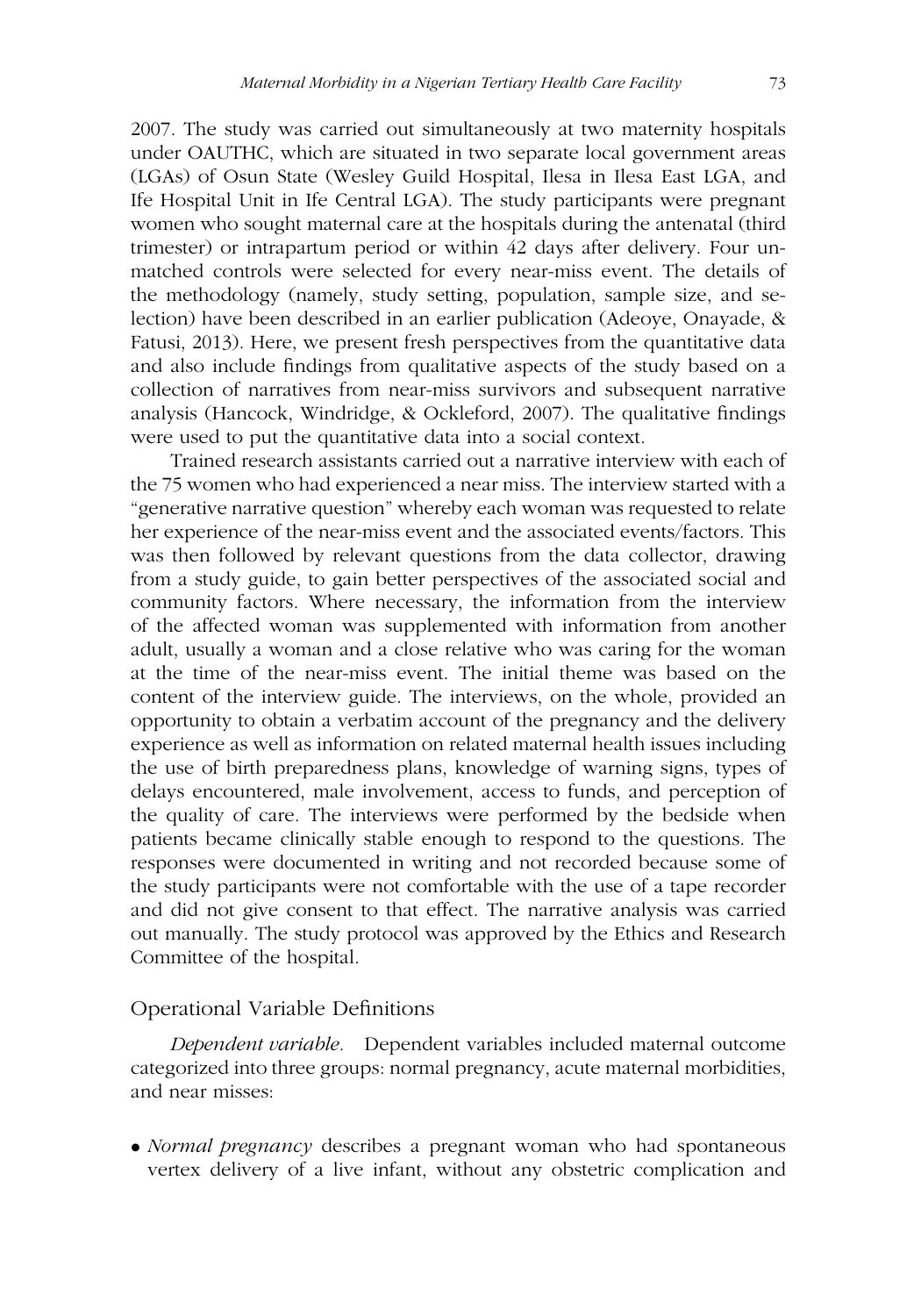did not require any health intervention like caesarian section, induction of labor, and manual removal of placenta to facilitate or complete the birth process.

- *Acute maternal morbidities:* Women who had non-life-threatening complication in current pregnancy, during delivery, and puerperium that could adversely affect maternal and perinatal outcomes as well as those that required any health intervention like caesarian section, induction of labor, or manual removal of placenta to facilitate or complete the birth process. This category also included women who have had complications in their previous pregnancies that influenced obstetric management in the current pregnancy.
- *Near misses* were based on the disease-specific criteria described by Filippi and colleagues (2005): (a) hemorrhage (leading to shock, emergency hysterectomy, coagulation defects, and/or blood transfusion of 2 or more liters of blood); (b) hypertensive disorders in pregnancy—eclampsia and severe preeclampsia with clinical or laboratory indication for termination of pregnancy to save the woman's life; (c) dystocia—uterine rupture and impending rupture, such as prolonged obstructed labor with previous caesarian section; (d) infection—septicemia from any cause; and (e) severe anemia (hemoglobin  $\lt$ 6 g/dl).

*Independent variables.* Independent variables included sociodemographics (maternal age, maternal education, marital status), obstetric (parity, gestational age at delivery, antenatal care attendance, complications noted during booking visit, referral status, fetal presentation during labor), and perinatal characteristics (low birth weight, birth asphyxia, stillbirth).

# Statistical Analysis

Statistical analysis for the quantitative aspect was performed using STATA version 12. The differences in the proportion of women with normal pregnancy, acute maternal morbidities, and near misses with specific characteristics were compared using a chi-square test at a 5% level of statistical significance. Multivariate analysis was done using a generalized ordered logit model with maternal event—normal pregnancy, acute maternal morbidity, and near miss—as the outcome. This was used to generate the estimates of partial proportional odds ratios across the categories of the outcome variable: (a) any maternal morbidity (acute maternal morbidity and near misses) versus normal pregnancy and (b) near misses versus other pregnancy outcomes (acute maternal morbidity and normal pregnancy). The generalized ordered logit model works well in situations where the proportionality or parallel slopes assumption of ordinal logistic regression is violated (Williams, 2005). This assumption was assessed during the preliminary analysis using the omodel test. The test showed a violation of the proportionality assumption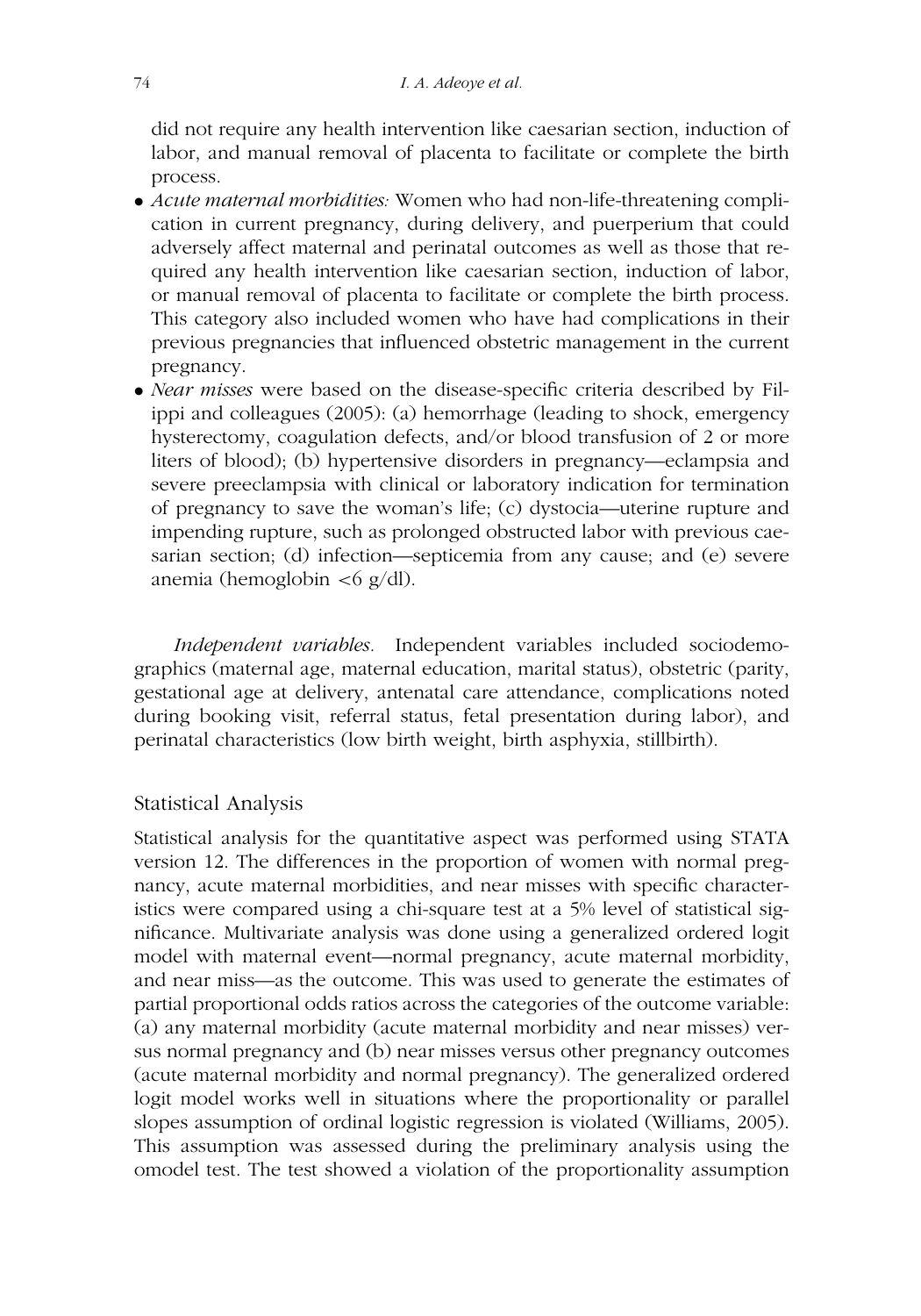of odds across response categories ( $\chi^2 = 80.42$ ,  $p < .001$ ): hence, ordinal logistic regression could not be used for the analysis. The "gologit2" command was used in STATA to fit the generalized ordered logit model. The partial proportional odds ratios and 95% confidence intervals are reported.

#### RESULTS

Sociodemographic, Maternal, and Perinatal Characteristics

A total of 375 parturient women were analyzed in this study, consisting of 130 women with normal pregnancy (34.7%), 170 women with acute maternal morbidities (45.3%), and 75 women with near misses (20.0%). There was no significant difference between the mean age of the groups ( $p = .554$ ): 29.5  $(\pm 5)$  years for women who had normal pregnancy (NP), 30.0 ( $\pm 5$ ) for those with acute maternal morbidity (AMM) and  $28.6n \left(\pm 6\right)$  for those with near misses (NM). As Table 1 shows, there were significant differences between the three groups of women with respect to maternal education ( $p = .044$ ) and marital status ( $p < .001$ ) but not with parity ( $p = .685$ ).

The three groups of women differ significantly with respect to the maternal experiences at delivery  $(p < .001$  in each case): gestational age at delivery, proportion with complications noted during booking visit, proportion referred to tertiary facility, and proportion with emergency caesarean section. For each variable, the proportion was highest among women with near miss and lowest among those with normal pregnancy. Similarly, the three groups of women differed significantly  $(p < .001)$  with respect to the following perinatal outcomes: low birth weight, birth asphyxia, and stillbirth rate, with the near-miss group recording the highest proportion for each of these negative outcomes.

# Maternal/Fetal Conditions Among Acute Maternal Morbidities

Figure 1 shows the rate of occurrence of various complications experienced by the women who had acute maternal morbidities. Prolonged labor was the most common cause of maternal morbidity, accounting for about a third (32.4%) of all the morbidities. The other leading causes were abnormal presentation (14.6%), fetal distress (11.6%), and hemorrhage (11.0%).

# Specific Clinical, Laboratory, and Health Care Features of Near Misses

Table 2 shows the specific clinical, laboratory and health care features of near misses. Of the 75 women who had near-miss events, 61 (81.0%) had developed their complications prior to their arrival at the hospital, while 14 (19%) developed life-threatening complications while on admission at the tertiary health facility. The major causes of near-miss events were severe hemorrhage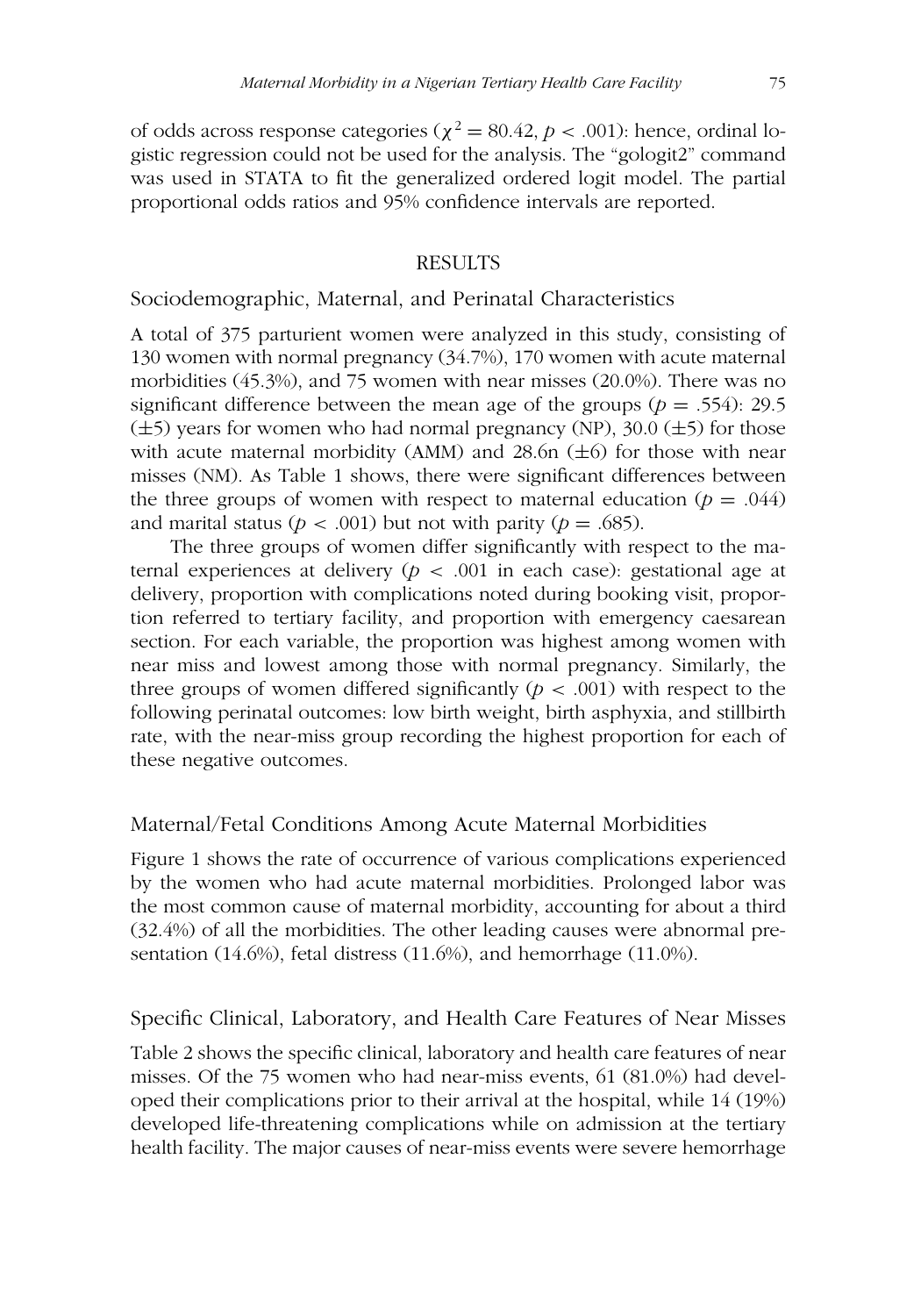| Spectrum of maternal health                                                                     |                                    |                                            |                              |         |  |
|-------------------------------------------------------------------------------------------------|------------------------------------|--------------------------------------------|------------------------------|---------|--|
| Characteristics                                                                                 | Normal<br>pregnancy<br>$(n = 130)$ | Acute maternal<br>morbidity<br>$(n = 170)$ | Near<br>misses<br>$(n = 75)$ | p value |  |
| Maternal age (years)                                                                            |                                    |                                            |                              |         |  |
| $<$ 35 years                                                                                    | 102(78.5)                          | 127(74.7)                                  | 53(77.3)                     | .554    |  |
| $>35$ years                                                                                     | 28(21.5)                           | 43(25.3)                                   | 17(22.7)                     |         |  |
| Maternal education                                                                              |                                    |                                            |                              |         |  |
| <secondary< td=""><td>76(58.5)</td><td>76(44.7)</td><td>42(56.0)</td><td>.044</td></secondary<> | 76(58.5)                           | 76(44.7)                                   | 42(56.0)                     | .044    |  |
| $\geq$ Postsecondary                                                                            | 54(41.5)                           | 94(55.3)                                   | 33(44.0)                     |         |  |
| Marital status                                                                                  |                                    |                                            |                              |         |  |
| Married                                                                                         | 123(94.6)                          | 151(88.8)                                  | 55(73.3)                     | $-.001$ |  |
| Not married                                                                                     | 7(5.4)                             | 19(11.2)                                   | 20(26.7)                     |         |  |
| Parity                                                                                          |                                    |                                            |                              |         |  |
| Primipara                                                                                       | 55(42.3)                           | 67(39.4)                                   | 35(46.7)                     | .685    |  |
| 2nd-3rd deliveries                                                                              | 50(38.5)                           | 75(44.1)                                   | 30(40.0)                     |         |  |
| >3 deliveries                                                                                   | 25(19.2)                           | 28(16.5)                                   | 10(13.3)                     |         |  |
| Gestational age at delivery                                                                     |                                    |                                            |                              |         |  |
| <38 weeks                                                                                       | 14(10.8)                           | 26(15.8)                                   | 26(35.6)                     | $-.001$ |  |
| >38 weeks                                                                                       | 116(89.2)                          | 139(84.2)                                  | 47(64.8)                     |         |  |
| Antenatal care                                                                                  |                                    |                                            |                              |         |  |
| <b>OAUTHC</b>                                                                                   | 101(77.7)                          | 119(70.0)                                  | 21(28.0)                     | $-.001$ |  |
| Not OAUTHC                                                                                      | 29(22.3)                           | 51(30.0)                                   | 54(72.0)                     |         |  |
| Complications noted during booking visit                                                        |                                    |                                            |                              |         |  |
| Yes                                                                                             | 13(10.0)                           | 35(20.6)                                   | 23(30.7)                     | $-.001$ |  |
| No                                                                                              | 117(90.0)                          | 124(79.4)                                  | 52(69.3)                     |         |  |
| Referred                                                                                        |                                    |                                            |                              |         |  |
| Yes                                                                                             | 21(16.1)                           | 44(25.9)                                   | 28(37.3)                     | $-.001$ |  |
| No                                                                                              | 109(83.9)                          | 126(74.1)                                  | 47(62.7)                     |         |  |
| Cephalic presentation                                                                           |                                    |                                            |                              |         |  |
| Yes                                                                                             | 130(100.0)                         | 136(80.5)                                  | 71(96.0)                     | < .001  |  |
| N <sub>O</sub>                                                                                  | 0(0.00)                            | 33(19.5)                                   | 3(4.0)                       |         |  |
| Emergency and caesarean section                                                                 |                                    |                                            |                              |         |  |
| Yes                                                                                             | 0(0.0)                             | 97(57.4)                                   | 41(57.7)                     | < .001  |  |
| No                                                                                              | 123(100.0)                         | 72(42.6)                                   | 30(42.3)                     |         |  |
| Low birth weight                                                                                |                                    |                                            |                              |         |  |
| Yes                                                                                             | 14(12.0)                           | 24(14.5)                                   | 28(44.4)                     | < .001  |  |
| No                                                                                              | 103(88.5)                          | 141(85.5)                                  | 35(55.6)                     |         |  |
|                                                                                                 |                                    |                                            |                              |         |  |
| Birth asphyxia<br>Yes                                                                           | 3(2.6)                             | 13(8.70)                                   | 10(22.2)                     | $-.001$ |  |
| N <sub>O</sub>                                                                                  |                                    |                                            |                              |         |  |
| Stillbirth                                                                                      | 113(97.4)                          | 137(91.3)                                  | 35(77.8)                     |         |  |
|                                                                                                 |                                    |                                            |                              |         |  |
| Yes                                                                                             | 0(0.00)                            | 12(7.45)                                   | 17(27.0)                     | $-.001$ |  |
| No                                                                                              | 117(100.0)                         | 149(92.7)                                  | 46(73.0)                     |         |  |

**TABLE 1** A Comparison of Sociodemographic, Obstetric, and Perinatal Characteristics in Women With Normal Pregnancies, Acute Maternal Morbidity, and Near Miss Events

(41.3%), hypertensive disorders of pregnancy (37.3%), prolonged obstructed labor (18.6%), severe septicemia (14.6%), and severe anemia (13.3%). Severe hemorrhage was mostly secondary to retained placenta and uterine atony and was associated with hypovolemic shock in the majority of women who experienced severe hemorrhage (77.4%). The estimated mean blood loss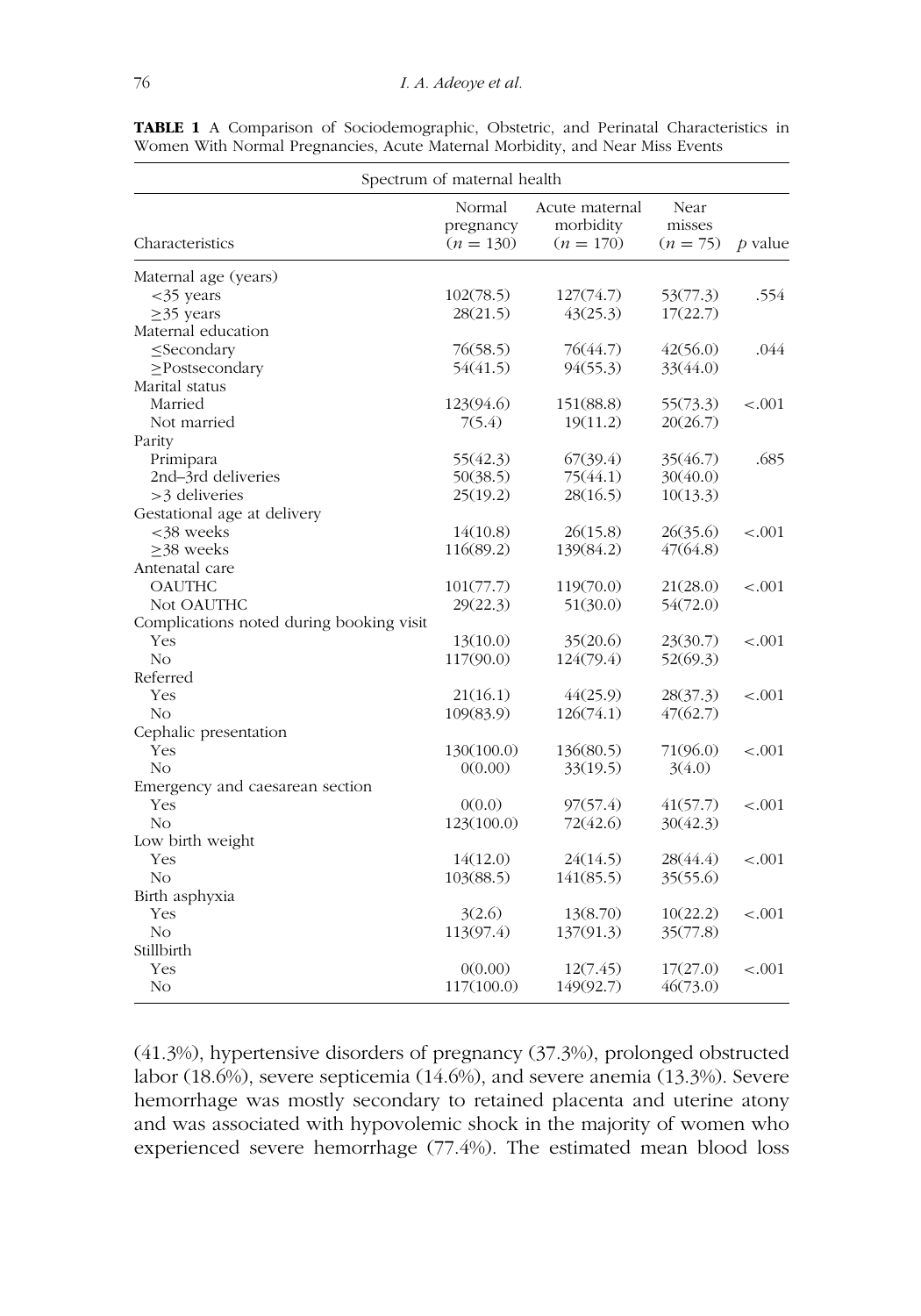

FIGURE 1 Distribution of acute maternal morbidities by specific causes.

was 1.21 (±0.76 liters). Emergency hysterectomies were performed in four women, consisting of two who had ruptured uterus, one woman with morbidly adherent placenta, and another with uncontrolled hemorrhage. Among women who had pregnancy-induced hypertension (PIH), the mean systolic and mean diastolic blood pressures were 194.3  $(\pm 23.3)$  and 126.3  $(\pm 23.8)$ , respectively. The associated clinical features were severe headache (24.0%), hypochondria pain (18.6%), and convulsions (12.0%). The electrolytes evaluated included serum sodium [132  $\pm$  5.3], serum potassium [132  $\pm$  5.3], and serum urea  $[5.7 \pm 3.2]$  levels. Chorioamnionitis and wound infections were causes of septicemia in 27.2% and 73.3% of cases, respectively. The mean body temperature measured was  $39.0 \pm 0.6$  degrees Celsius.

Nineteen of the near misses (25.0%) had identifiable organ dysfunction. Acute pulmonary edema (10.6%) was the most common cause of organ dysfunction followed by acute renal failure (8.0%), intractable uterine atony warranting hysterectomy (5.3%), and disseminated intravascular dissemination (1.3%) (see Figure 2).

#### Multivariate Analysis

In Table 3 we display the result of the generalized ordered logit estimates that are expressed as partial proportional odds ratios (POR) with their 95% confidence intervals. In the first set of comparisons, women who had any form of maternal morbidity (acute morbidity or near misses) were assessed against those who had normal pregnancies. The following were the significant risk factors for maternal morbidity: the presence of complications during booking visit [POR = 2.94; 95% CI =  $1.53 - 5.63$ ]; referral to the tertiary facility  $[POR = 3.84; 95\% CI = 1.1 - 13.26]$ ; and, severe asphyxia  $[POR = 3.14; 95\% CI = 1.36 - 8.52].$ 

Second, women who had life-threatening complications were compared with other maternal outcomes (acute maternal morbidity or normal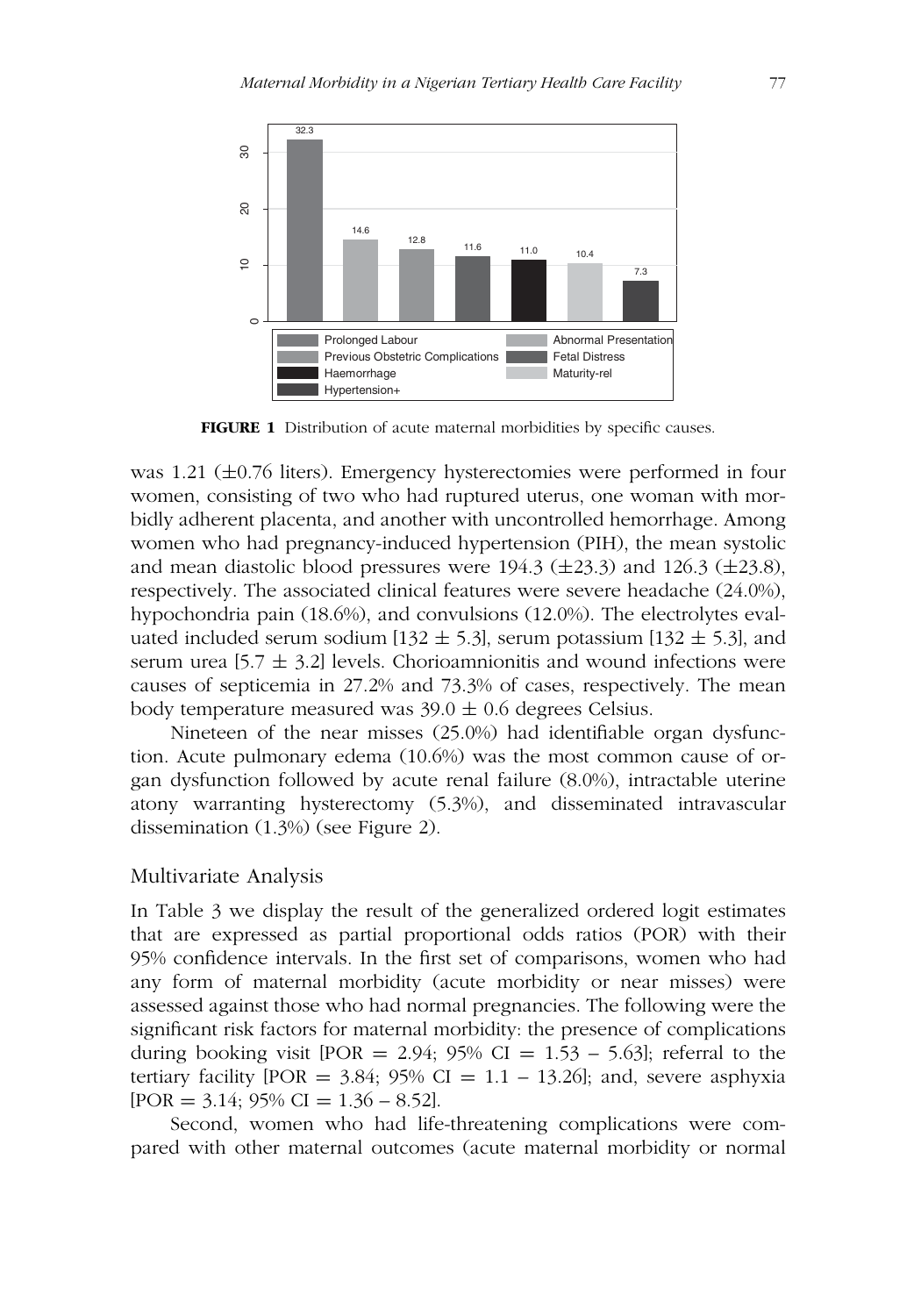| Types of near miss                  | Frequency $\left(\% \right)$ $(n = 75)$ | Mean $(+SD)$ or IOR) |
|-------------------------------------|-----------------------------------------|----------------------|
| Severe hemorrhage                   | 31(41.3%)                               |                      |
| Specific causes                     |                                         |                      |
| Retained placenta                   | 11/31(35.5%)                            |                      |
| Uterine atony                       | $9/31(29.0\%)$                          |                      |
| Antepartum hemorrhage               | 11/31(35.5%)                            |                      |
| Mean blood loss (mL)                |                                         | $1208.2 \pm 760$     |
| Hypovolemia shock                   | 24/31(77.4%)                            |                      |
| Emergency hysterectomy              | 4/31(12.9%)                             |                      |
| Hypertensive disorders of pregnancy | 28(37.3%)                               |                      |
| Mean systolic blood pressure        |                                         | $194.3 \pm 23.3$     |
| Mean diastolic blood pressure       |                                         | $126.3 \pm 23.8$     |
| $+$ Convulsion                      | 9/28(32.1%)                             |                      |
| Associated features                 |                                         |                      |
| Severe headache                     | 18/28(64.3%)                            |                      |
| Hypochondria pain                   | 14/28(50.0%)                            |                      |
| Pulmonary Edema                     | $5/28(17.9\%)$                          |                      |
| Electrolytes                        |                                         |                      |
| Mean sodium                         |                                         | $132 \pm 5.3$        |
| Mean potassium                      |                                         | $3.65 \pm 0.6$       |
| Mean urea                           |                                         | $5.7 \pm 3.2$        |
| Prolonged obstructed labor          | 14/75(18.6%)                            |                      |
| Mean duration of labor              |                                         | $36.93 \pm 20.1$     |
| Comorbidities                       | $8/14(57.1\%)$                          |                      |
| Severe septicemia                   | 11/75(14.6%)                            |                      |
| Causes                              |                                         |                      |
| Chorioamnionitis                    | 3/11(27.2%)                             |                      |
| Wound infection                     | 8/11(72.3%)                             |                      |
| Mean temperature                    |                                         | $39.0 \pm 0.6$       |
| Specimen for culture                | 5/11(45.5%)                             |                      |
| Severe anemia                       | 10/75(13.3%)                            |                      |
| Median PCV                          |                                         | 13.5(IQR 12-15)      |
| Median pints of blood transfusion   |                                         | $4(IQR 3-6)$         |
| Proportion with organ dysfunction   | 19/75(25.0%)                            |                      |

**TABLE 2** Specific Clinical, Laboratory, Health Care Features of Near Misses

pregnancy). The presence of complications during booking visit  $[POR =$ 2.94; 95% CI = 1.53 –5.63, referral to the tertiary facility [POR =  $3.84$ ; 95% CI = 1.1 – 13.26], and, severe asphyxia [POR = 3.14; 95% CI = 1.36–8.52] remained significant factors. In addition, having a low birth weight baby was also a significant factor associated with the near-misses experience  $[POR = 3.31; 95\% CI = 1.43 - 7.63].$ 

# Qualitative Data Findings

We present illustrative narratives from our study to highlight the interplay of these factors within our study context based on the classical three-delay model of Thaddeus and Maine (1994), as well as the four-pronged classification of Gabrysch and Campbell (2009) on factors associated with adverse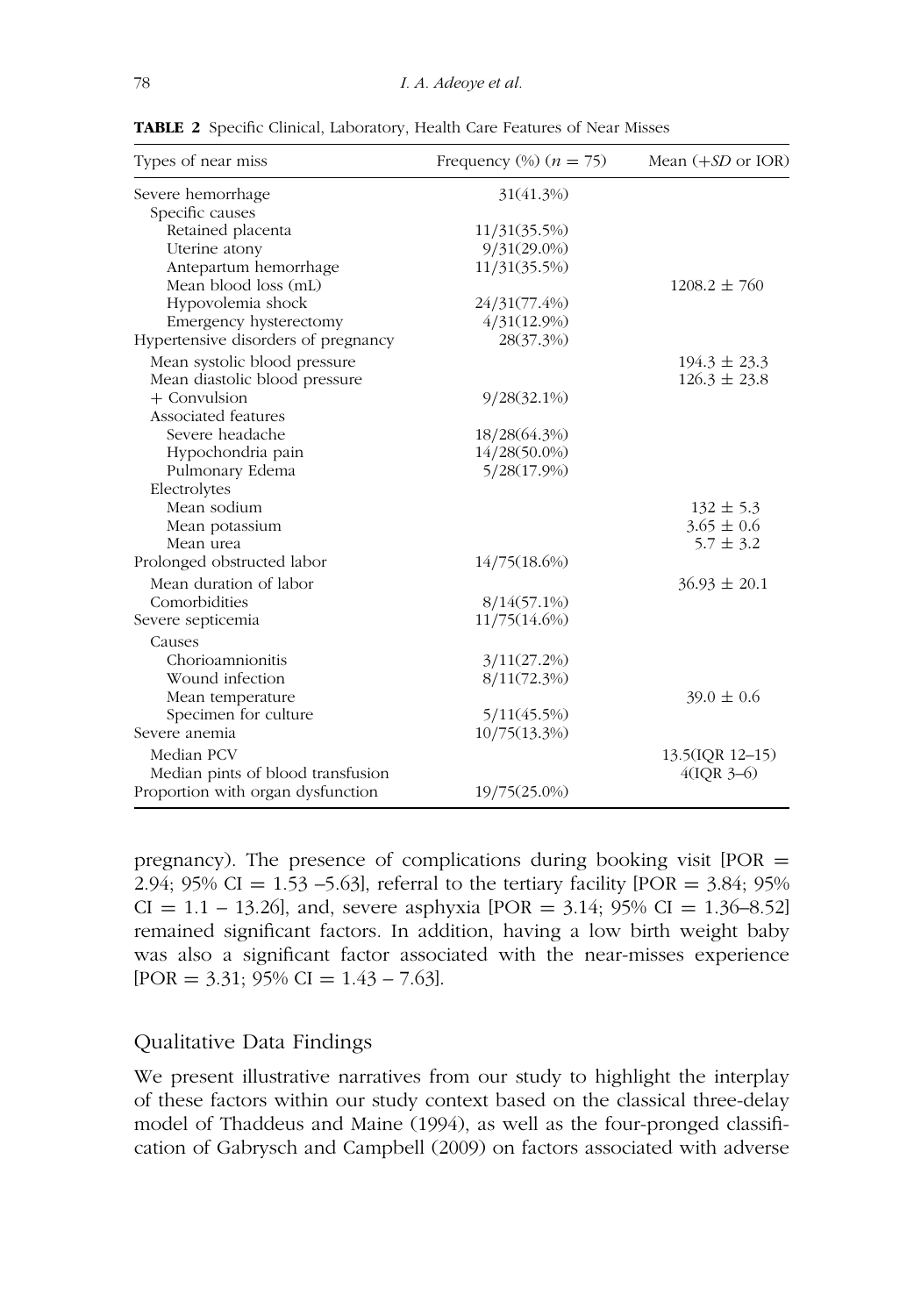

**FIGURE 2** Percentage distribution of women with near miss by presence and type of organ dysfunction.

maternal outcomes: (a) sociocultural factors, (b) perceived benefit or need of skilled attendance, (c) economic accessibility, and (d) physical accessibility.

*Delay in presenting at the health facility.* Some women had been experiencing serious pregnancy-related problems (warning signs in pregnancy) but underestimated their significance and did not respond appropriately due to poor maternal health knowledge. Thus there was a delay in accessing and obtaining appropriate health care:

I was having headache for over more than a week and I used Panadol (a pain reliever). Later on the headache became very serious and I began to have swollen feet and poor vision. It was then I went to the comprehensive health center at Iloko Ijesa where I had registered for antenatal care. The nurses told me my blood pressure was very high so they referred me here. (*30 year old secondary school teacher with imminent eclampsia*)

I started passing fluid from my private part (vagina) about 10 days ago. At that time my baby was still moving. I went to the maternity center in my area. There I was told to go home that there was no problem. But the fluid never stopped coming. After a week, the baby movement stopped. One of my relatives advised me to go to the teaching hospital. *(27 year-old unbooked para 3, i.e., woman that has had her third birth, who had a macerated stillbirth and anemia complicated by septicemia. She also had gram negative septicemia shock.)*

I had been feeling weak and dizzy for some time now, but I thought it was because I was pregnant. My husband and I decided to travel home to be cared for by my Mum in Ilesa. When we arrived home, she insisted I had to come to the hospital. Here I was told I have anemia. (*26 year-old primigravida from Abuja, who had severe anemia secondary to*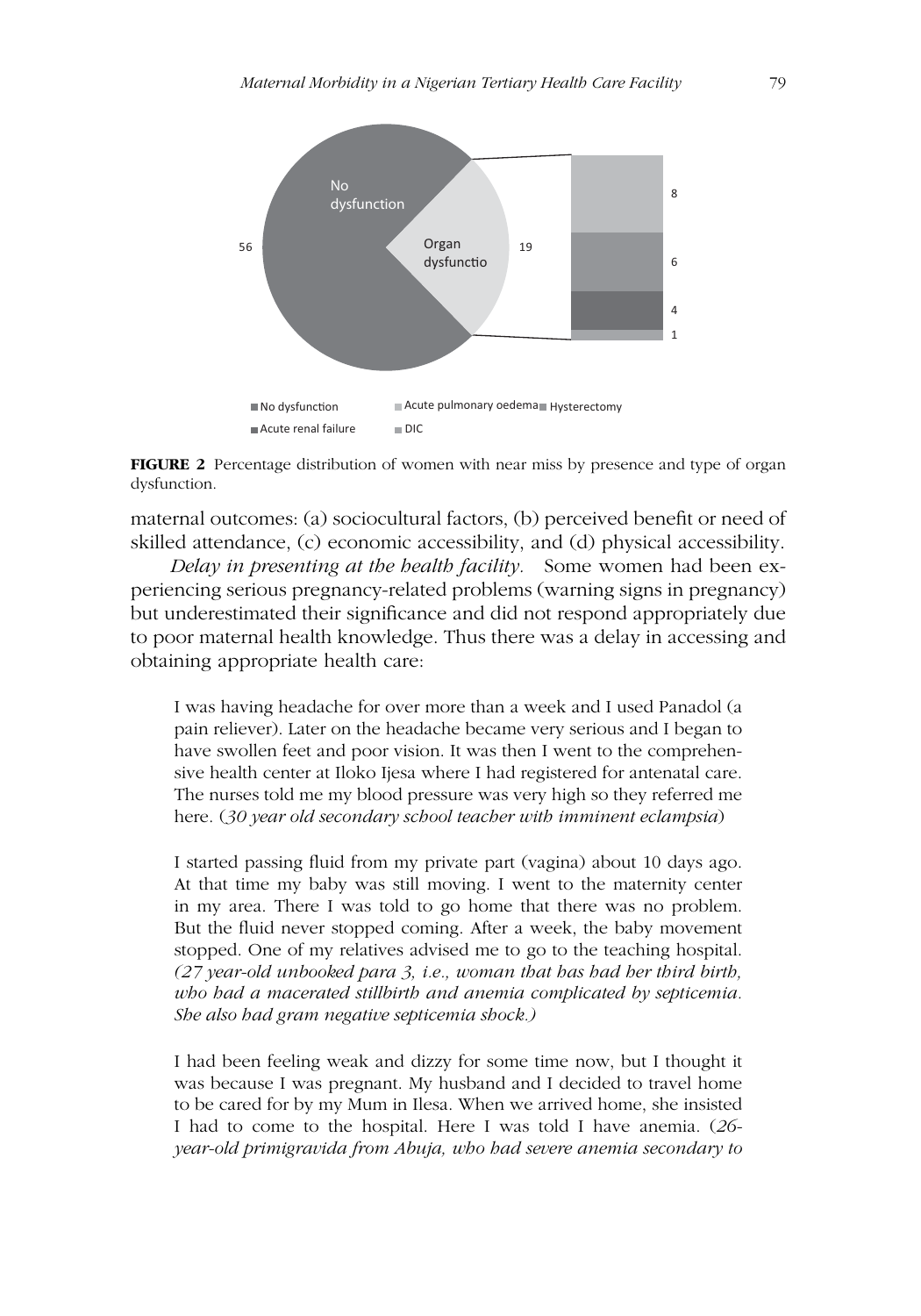|                                |               | (Acute maternal<br>morbidity and near<br>misses) versus normal<br>pregnancy | Near misses versus<br>(acute maternal<br>morbidity and normal<br>pregnancy) |                               |
|--------------------------------|---------------|-----------------------------------------------------------------------------|-----------------------------------------------------------------------------|-------------------------------|
| <b>Item</b>                    | Odds<br>ratio | 95%<br>Confidence<br>interval                                               | Odds<br>Ratio                                                               | 95%<br>Confidence<br>interval |
| Age                            |               |                                                                             |                                                                             |                               |
| $<$ 35 years (RC)              |               |                                                                             |                                                                             |                               |
| $\geq$ 35 years                | 0.90          | $0.49 - 1.62$                                                               | 0.90                                                                        | $0.49 - 1.62$                 |
| Maternal education             |               |                                                                             |                                                                             |                               |
| $\leq$ Secondary school (RC)   |               |                                                                             |                                                                             |                               |
| Postsecondary                  | 2.00          | $1.2 - 3.34$                                                                | 0.89                                                                        | $0.43 - 1.87$                 |
| Marital status                 |               |                                                                             |                                                                             |                               |
| Not married (RC)               |               |                                                                             |                                                                             |                               |
| Married                        | 0.52          | $0.24 - 1.44$                                                               | 0.52                                                                        | $0.24 - 1.44$                 |
| ParityPrimipara                |               |                                                                             |                                                                             |                               |
| 2-3 deliveries                 | 1.03          | $0.72 - 1.46$                                                               | 1.03                                                                        | $0.72 - 1.46$                 |
| >3 deliveries                  |               |                                                                             |                                                                             |                               |
| Antenatal attendance           |               |                                                                             |                                                                             |                               |
| <b>OAUTHC</b>                  | 1.08          | $0.33 - 3.49$                                                               | 1.08                                                                        | $0.33 - 3.49$                 |
| No (RC)                        |               |                                                                             |                                                                             |                               |
| Complications noted at booking |               |                                                                             |                                                                             |                               |
| N <sub>O</sub>                 | 2.94          | 1.53–5.63                                                                   | 2.94                                                                        | $1.53 - 5.63$                 |
| Yes                            |               |                                                                             |                                                                             |                               |
| Referred                       |               |                                                                             |                                                                             |                               |
| No                             |               |                                                                             |                                                                             |                               |
| Yes                            | 3.84          | 1.11-13.26                                                                  | 3.84                                                                        | $1.11 - 13.26$                |
| Gestational age at delivery    |               |                                                                             |                                                                             |                               |
| <38 weeks                      |               |                                                                             |                                                                             |                               |
| >38 weeks                      | 0.52          | $0.25 - 1.08$                                                               | 0.52                                                                        | $0.25 - 1.08$                 |
| Low birth weight               |               |                                                                             |                                                                             |                               |
| Yes                            | 1.14          | $0.54 - 2.44$                                                               | 3.31                                                                        | $1.43 - 7.63$                 |
| No                             |               |                                                                             |                                                                             |                               |
| Severe asphyxia                |               |                                                                             |                                                                             |                               |
| Yes                            | 3.14          | 1.36-8.52                                                                   | 3.14                                                                        | $1.36 - 8.52$                 |
| No                             |               |                                                                             |                                                                             |                               |

**TABLE 3** Odds Ratios of Ordered Logistic Regression on Normal Pregnancies, Acute Maternal Morbidity, and Near Misses

*HIV/AIDS. She was unaware of her HIV status until she got to the hospital. Her husband also tested HIV positive.*)

*Perceived benefit or need of skilled attendance and economic accessibility.* These are factors that influence the perception of how a facility delivery with skilled attendance would benefit the mother and newborn, how "big" the personal need for such care is, or both. These factors affect the decision to seek care from skilled attendants and health facilities. The narratives obtained in our study showed that some categories of women opted for care from unskilled attendants largely because they do not see the value of skilled attendants and facilities largely based on their experience in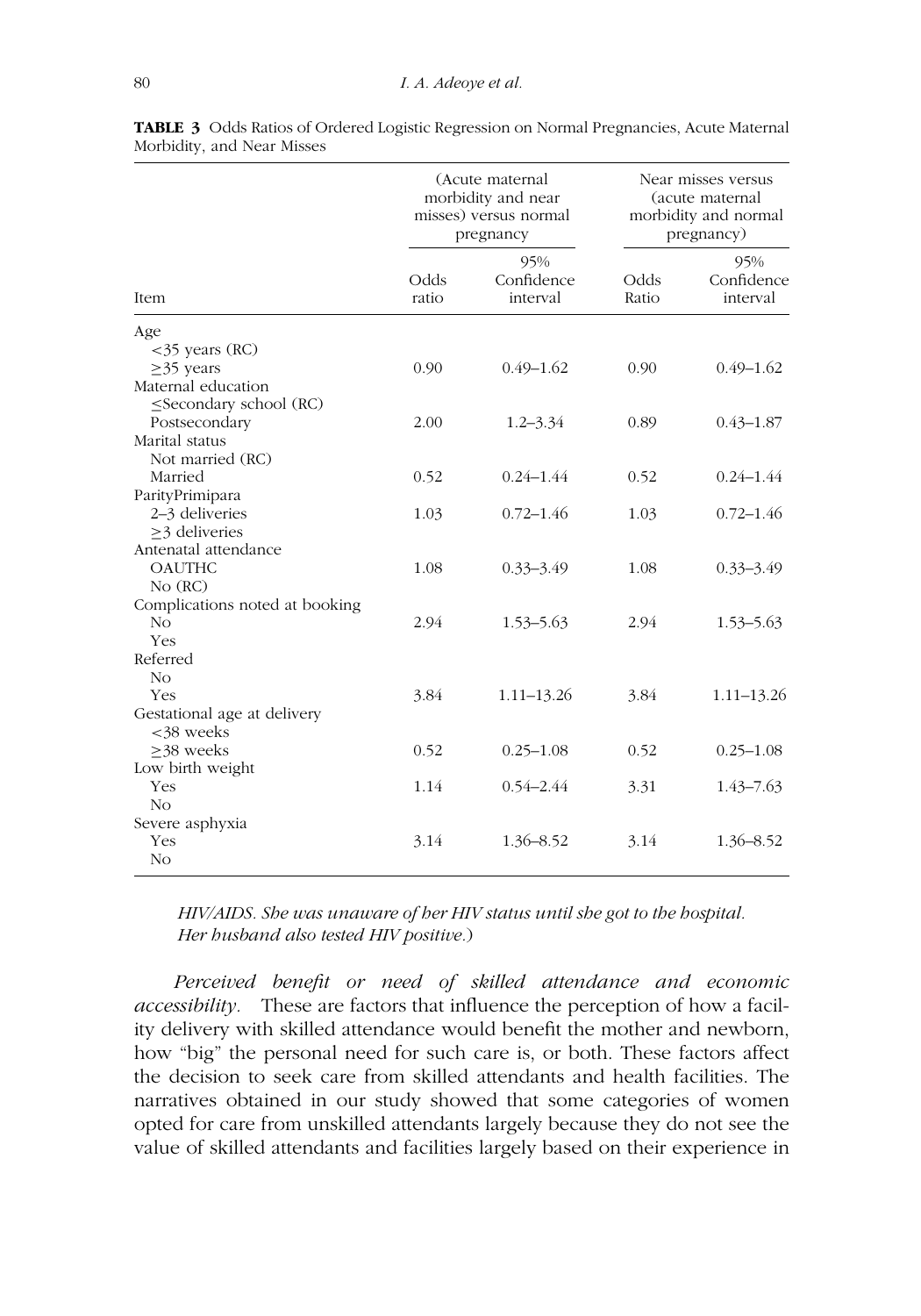previous pregnancies. Poor financial status also interplays in this decisionmaking process as illustrated by the following narrative:

My two previous deliveries were without any problem. I had always received care from the mission home. However in this pregnancy, I started bleeding since the pregnancy was about 6 months. When the bleeding became very frequent, the church birth attendant asked me to do an ultrasound scan. She told me to go to the hospital but I refused because I had no money. I also believed that I was going to be fine because God is in control. As the day of delivery drew near, the bleeding became very heavy and unfortunately my husband had gone to the farm. I did not know when I got here. I was told my relatives and neighbors brought me here. (*34-year-old unbooked para 3 who had disseminated intravascular coagulopathy following severe antepartum, intrapartum, and postpartum hemorrhages secondary to placenta previa. She received 10 pints of blood.*)

*Physical accessibility to emergency obstetric facilities and health system factors.* The narratives from our women show two categories with respect to accessibility to emergency obstetric facilities and health system factors: (a) seeking care from health facilities that lack obstetrics emergency care capacities, largely because the accessibility to emergency obstetric care facilities is more challenging; and (b) inability to receive appropriate care from health facilities with emergency obstetric care capacities due to poor quality of care or broader health systems factor such as industrial action by health workers:

I delivered a dead baby at home. Thereafter, the placenta did not come out, so I went to a private hospital close by where the placenta was removed. Few days after I was discharged, I started bleeding heavily, so I reported back to the same hospital, but I was referred to Wesley Guild Hospital because the bleeding was just too much. (*35-year-old unbooked grand multiparous (para 6) woman with severe hemorrhage from retained placenta following stillbirth*)

I had a stillbirth in my last delivery, but I believed that all would be well this time. After I had delivered my baby at home, the placenta wouldn't come out and I also started bleeding. I was taken to a private clinic, but they refused to take me into the facility because of the seriousness of the bleeding. My husband was told to take me to Wesley Guild Hospital. (*Near miss with postpartum hemorrhage secondary to retained placenta*)

The man that impregnated her lives close to us; we did not realize she was pregnant for quite some time. Although he did not deny the pregnancy, he has not provided funds for her care. When she fell into labor, we took her to the primary health center here (in our community) where she was in labor for 3 days without progress. Then, she was referred to LAUTECH Teaching Hospital (which is not far from us). Unfortunately when we got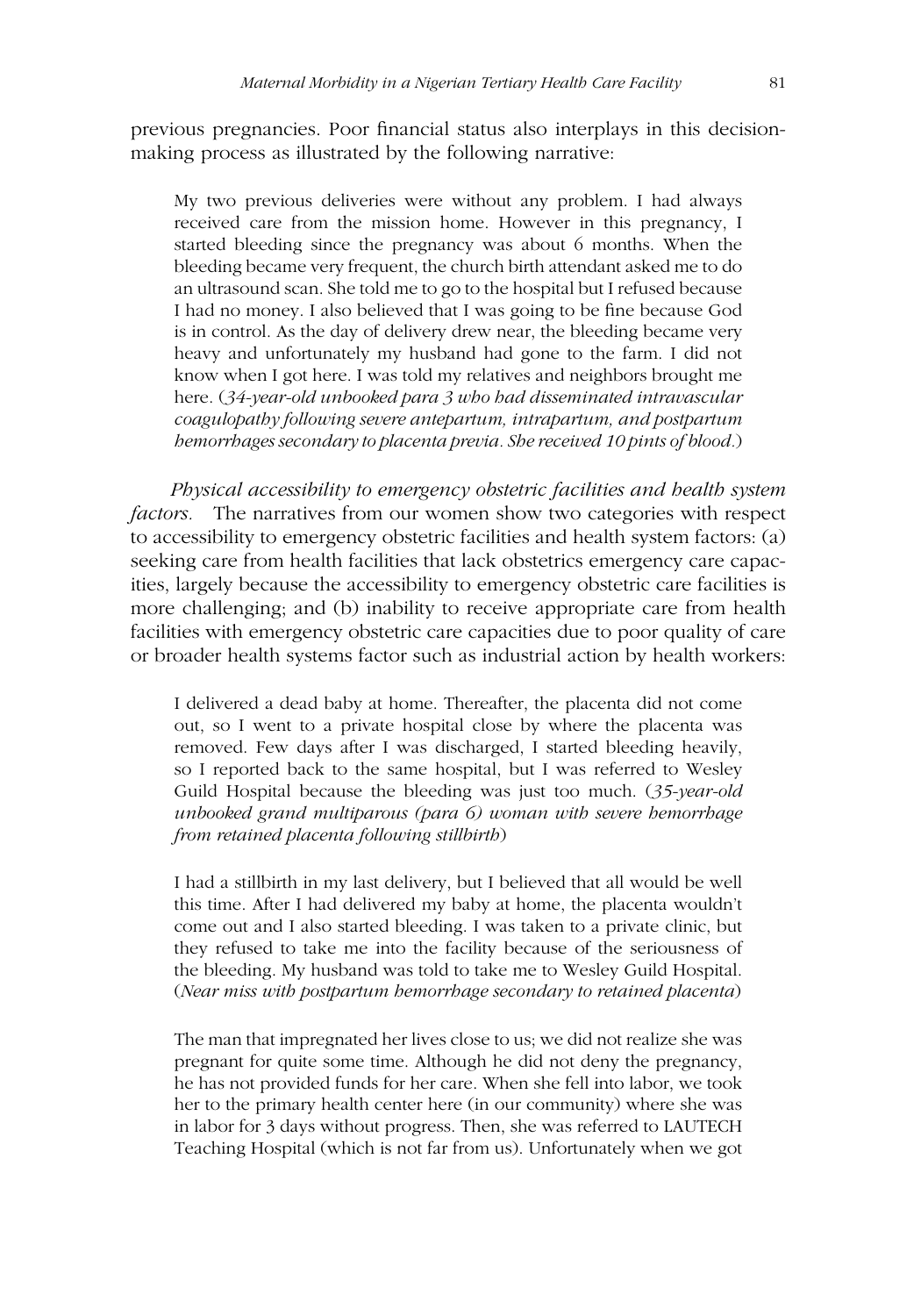there, there was a strike. So we had to come here. (*Mother of a 20-yearold primigravida with prolonged obstructed labor with septicemia*)

On Sunday afternoon I had a sharp pain in my stomach. At that time, my baby was still moving. I was told that I was bleeding inside because of placenta separation. Eventually, I was taken to the theater, by which time my baby had stopped kicking. (*Booked but unmarried primigravida who had ruptured uterus that was mistaken for concealed abruption placenta. She had uterine repair instead of hysterectomy because of her low parity.*)

#### DISCUSSION

Maternal morbidity has been aptly described as a neglected agenda in women's health as it has received scant attention in comparison with maternal mortality, though it occurs at a much higher level (Koblinsky et al., 2012). Although Nigeria, which has the second highest burden of annual maternal deaths in the world (WHO, 2012), is expected to have very high rates of maternal morbidity, scant research attention has been given to this issue. Our study examined the pattern in maternal health spectrum from normal pregnancy, to acute maternal morbidity, to near misses in a Nigerian tertiary health care facility and explored associated factors.

The most important factor associated with maternal morbidity (both acute maternal morbidity and near misses) found in our study was the referral status of women. Women who were referred from another facility to the tertiary care center had a fourfold risk  $(OR = 3.84)$  of experiencing maternal morbidity compared with women who were not referred. One probable reason for this was that referrals were mostly late, which usually resulted from delay in seeking care from the primary (referring) center. Referrals to a tertiary facility, in most cases, inadvertently meant that severe complications had already set in or were imminent. Several narratives from near-miss cases strongly suggest that the act of first approaching lower-level centers (which lack emergency obstetric care capacity) during obstetrics emergencies inadvertently lengthened the referral process. Specifically, four-fifths (81%) of the near misses were in serious condition upon arrival at the hospital. This is similar to the findings of Filippi and colleagues (2005) in their study on near misses in three African countries were most of the women (83%) were already in critical condition upon arrival at the hospital.

Evidently, strengthening the referral system in Nigeria will reduce maternal morbidity and mortality, but this needs to be complemented with efforts to overcome critical demand- and supply-side barriers to produce optimal results. Fournier and colleagues (2009) have shown, in a quasiexperimental study of maternal mortality in six rural health districts in Mali that the risk of maternal death could be reduced with appropriate constellation of services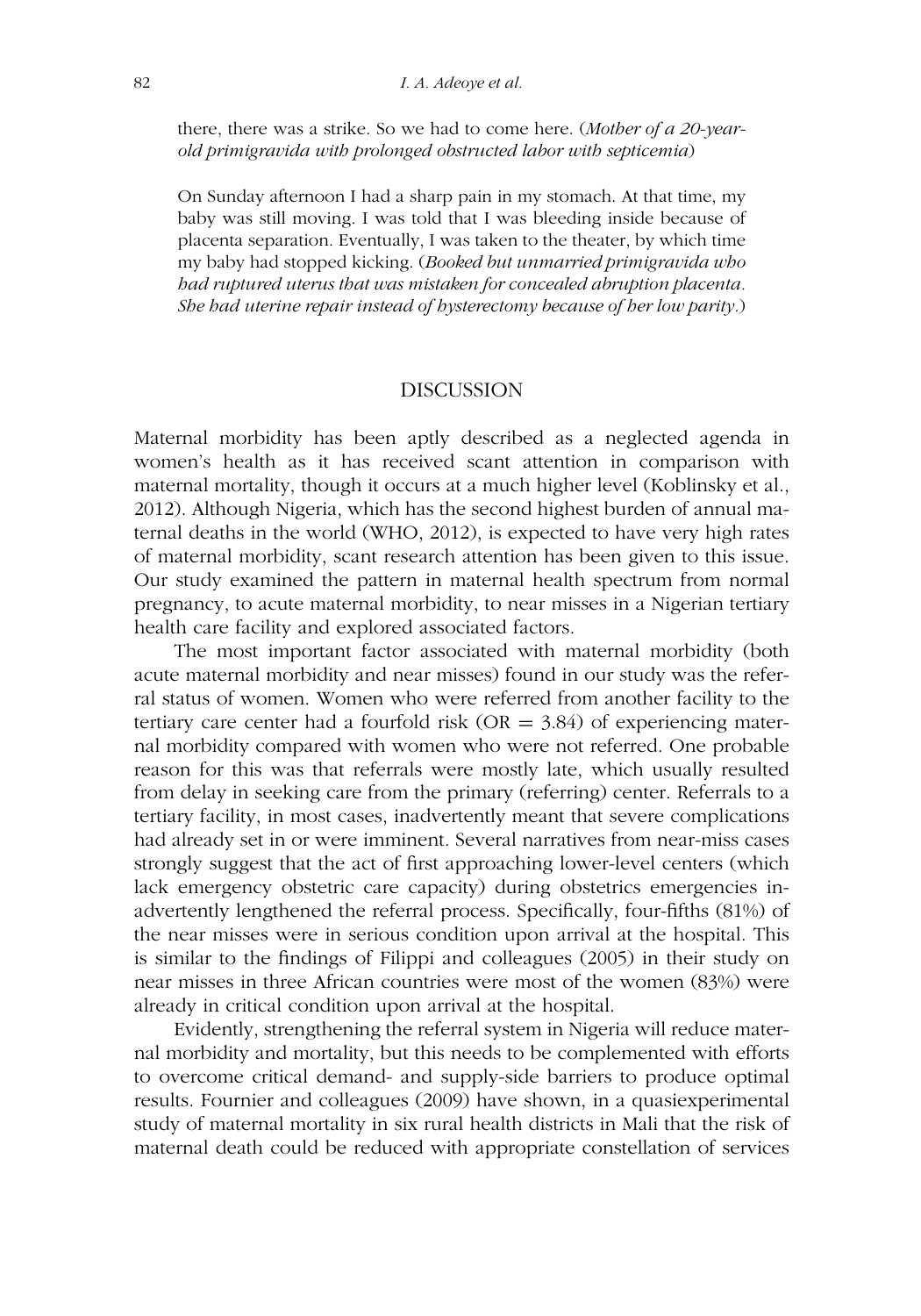or intervention. The risk of maternal death in that study was reduced by half  $(OR = 0.48)$  following health system improvement that involved basic and comprehensive emergency obstetric care, transportation, and a community financing scheme. The approach used in Mali showed that it is not just a question of improving the link between facilities, but that other ancillary factors, particularly finance and transportation issues, must be addressed especially in the context of low-resourced communities. For instance, lack of funds was one of the factors that did not allow some of the women in our study to take the advantage of the referral provided to them. Therefore, "active referral" rather than a passive referral of women needs to be vigorously promoted. Active referrals involve proactive participation and support of the referring facility and personnel in ensuring that the referred individuals access emergency care. The issue of absence of skilled attendants at birth is also implicated in maternal morbidity occurrence in this study because a number of our women indicated in their narratives that they used the services of traditional or faith-based birth attendants. This is an area of significant concern in the maternal health effort because the last Nigeria Demographic and Health Survey reported that more than a third of pregnant women in Nigeria still deliver outside an orthodox health facility or without the presence of skilled attendants (NPC & ICF Macro, 2009).

Identifying maternal-related complication in a woman during her first antenatal (booking) visit was also strongly associated with maternal morbidity. There was a threefold odds  $(OR = 2.94)$  of having maternal morbidity among this category of women compared with those in whom no complication was observed at their booking visit. Although obstetric complications are often unpredictable, which makes the use of the risk approach in antenatal care ineffective, our findings strongly suggest that complications during the first antenatal visit might be a risk marker. Thus, women who present with complications at first antenatal booking visit may require more intensive surveillance. Significant attention, therefore, must also be paid to counseling for possible referral, having a birth preparedness plan, regular education, and close clinical monitoring during each antenatal visit.

Low birth weight (OR =  $3.31$ ) and severe birth asphyxia (OR =  $3.14$ ) were also strongly associated with maternal morbidity, especially with near misses. This finding supports the point that the health of the mother and her child are intricately linked. Low birth weight may be a consequence of preterm delivery and could be also be an indicator of poor fetomaternal nutrition. Poor fetomaternal nutrition may result from poor nutritional status and inadequate nutritional intake during pregnancy. In addition, heavy placenta parasitemia from severe malaria infection is an important cause of low birth weight in malaria holoendemic areas like Nigeria. Low birth weight, a major determinant of mortality, morbidity, and disability in neonates, infancy, and childhood, could have a long-term impact on health outcomes in adult life (United Nations Children's Fund (UNICEF) & WHO, 2004). Specifically,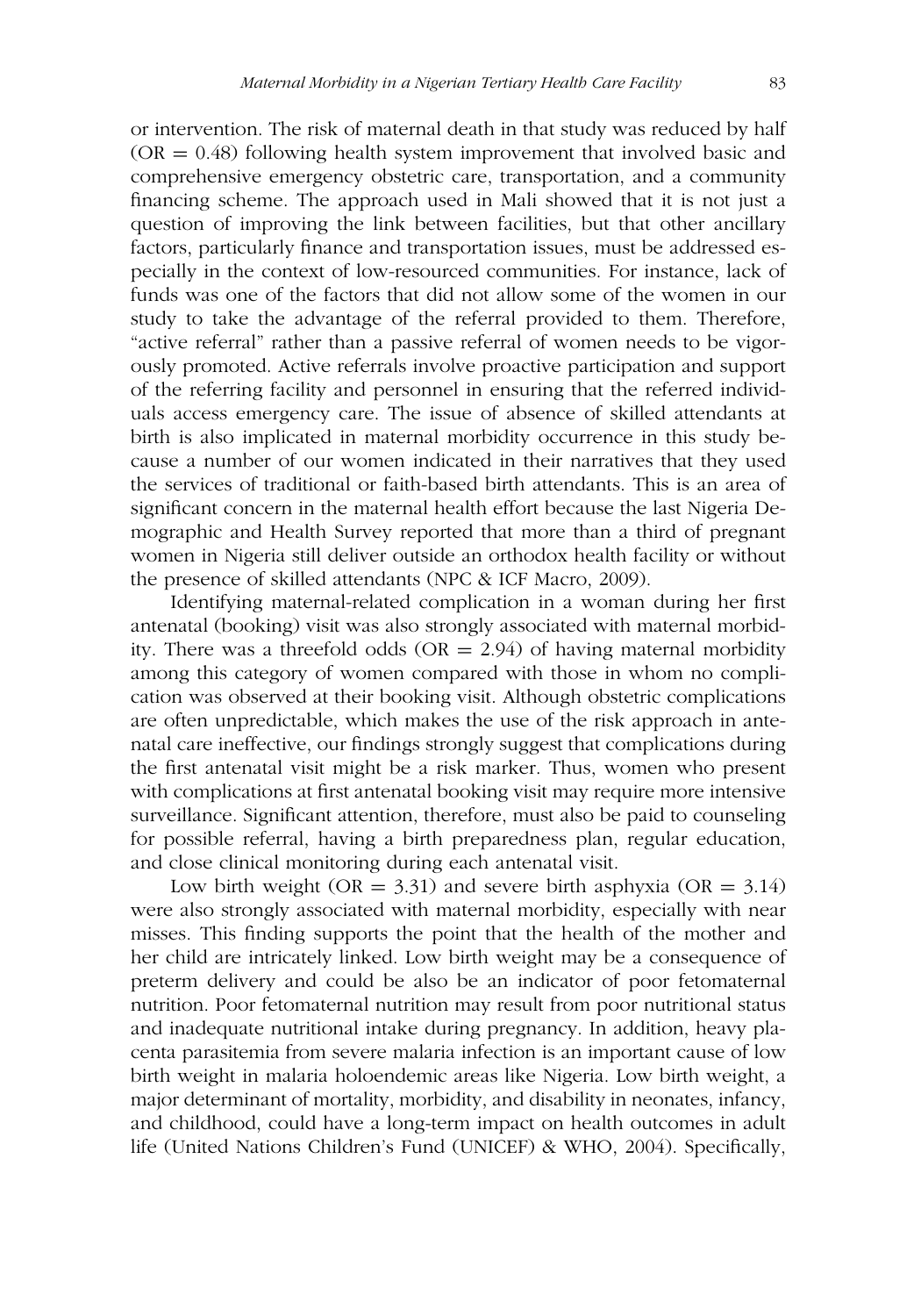having low birth weight can program the infant for future disease in adult life (Balci, Acikel, & Akdemir, 2010).

Furthermore, we found prolonged obstructed labor occurring in almost a fifth of women with acute maternal morbidities. Cephalopelvic disproportion, which may result from poorly developed pelvic bones of mothers, could account for most cases of prolonged labor. An inadequate pelvis is usually a sequellae of prolonged undernutrition in the mother from her childhood or adolescent years. Poor childhood nutrition and early pregnancy, both of which have fairly high rates in Nigeria, are associated with cephalopelvic disproportion. Thus, improving nutrition in childhood and adolescence, preventing early marriage and pregnancy, and reducing fertility rates may all contribute toward the reduction of maternal morbidity in our study population.

Finally, the proportion of near-miss cases with organ dysfunction or failure of a major organ system was 25%. This is comparable with the findings of Thomas van den Akker and coworkers in Malawi where only 22% of the near miss events were discovered using the organ systemic dysfunction criteria (van den Akker, Beltman, Leyten, Mwagomba, & Meguid, 2013). Near misses with organ failure, for example renal or cardiopulmonary failures, comprise the most severe forms of maternal morbidity because they faced the highest risk of death but only survived because of the quality maternal care they had received. The WHO Working Group on Maternal Mortality and Morbidity classification has proposed that the organ system dysfunction criteria might be the most promising approach compared with the disease-specific criteria (which has been widely used in developing countries) or intervention-based approach. The strong appeal of the organ dysfunction approach includes its sensitivity in capturing true near-miss events as well as its suitability for comparison across different setting. Its use may be challenging in low-income settings, however, because of the shortage of sophisticated equipment and skills required to diagnose organ dysfunction or failures (Pattison & Hall, 2003).

Not unexpectedly, our findings show that the organ failure criteria are likely to document only a subset of women with life-threatening complications: as such, this results in an underestimation of the true burden of near misses. A recent systematic review on the prevalence of maternal near misses revealed that prevalence of near misses was much lower when the identification criteria was based on organ failures or dysfunction (Tuncalp, Hindin, Souza, Chou, & Say, 2012). Furthermore, for better surveillance and timely interventions in women with life-threatening complications, concentration on those who meet the disease-specific criteria may be better than those with organ failures who have a comparatively lower likelihood of survival. Besides, the time of progression to organ failure and death may move very fast along the maternal health spectrum. Therefore, the disease-based approach might be the most suitable in low-resource settings that bear disproportionately higher burdens of maternal ill-health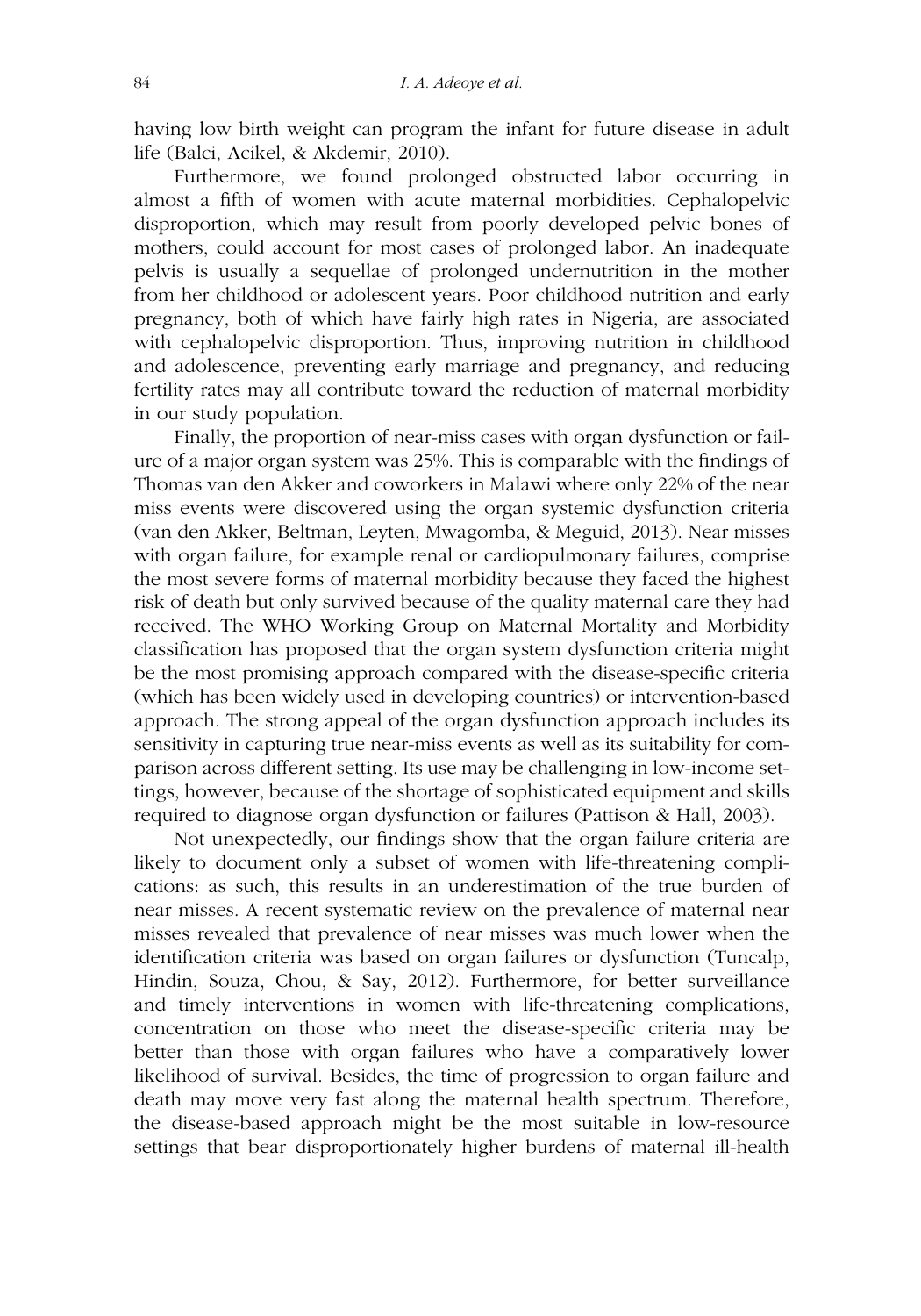and mortality. The position of the WHO Working Group in its preference for an organ-system dysfunction approach may require further research, particularly in elucidating factors that affect the time of progression to fatal or near-fatal outcomes in pregnancy and childbirth.

#### **CONCLUSIONS**

Overall, the findings from our study highlight some factors that are associated with the spectrum of maternal morbidity in a Nigerian environment. Many of these factors, interestingly, are modifiable, thus providing some directions for possible evidence-based interventions. Health systems strengthening (HSS) is an important interventional approach for improving accessibility to and quality of maternal service delivery. HSS should address factors associated with improved availability as well as geographical and financial accessibility to essential obstetrics facilities, as well as the strengthening of the referral system. Individual and household targeted interventions are also important, particularly health education for women to improve maternal health seeking behavior and the use of a birth preparedness plan. As we have indicated earlier, maternal morbidity has not received adequate research attention. Thus, this study opens a window of opportunity for better understanding of maternal morbidity challenges, its patterns, and associated factors. More studies are needed, particularly in low- and middle-income countries to improve the understanding of the factors at play in maternal morbidity and serve as platforms for effective program design and implementation.

The low proportion of the near-miss cases that had organ dysfunction in our study and the challenge of such diagnosis in a resource-constrained environment raise questions about the appropriateness of using organ dysfunction criteria in low- and middle-income countries. We advocate, instead, that a disease-based approach appears more feasible and practicable for most developing countries to identify and address the challenge of severe maternal morbidities. This issue deserves more research and consensus building between maternal health researchers and experts. In addition, we share the perspective of Van der Akker and colleagues (2013) that "by only monitoring near-miss cases and mortality, we underestimate the impact on women who will live with non-life threatening, yet serious maternal morbidities" (p. 1–5).

#### ACKNOWLEDGMENTS

We acknowledge the role of physicians and nurses in the Department of Obstetrics and Gynaecology, OAUTHC, in facilitating the study. A. Jegede of the Department of Sociology, University of Ibadan, Ibadan, and Olanrewaju Afolabi of the Medical Research Council, The Gambia, critiqued the initial drafts of the manuscript and gave useful input.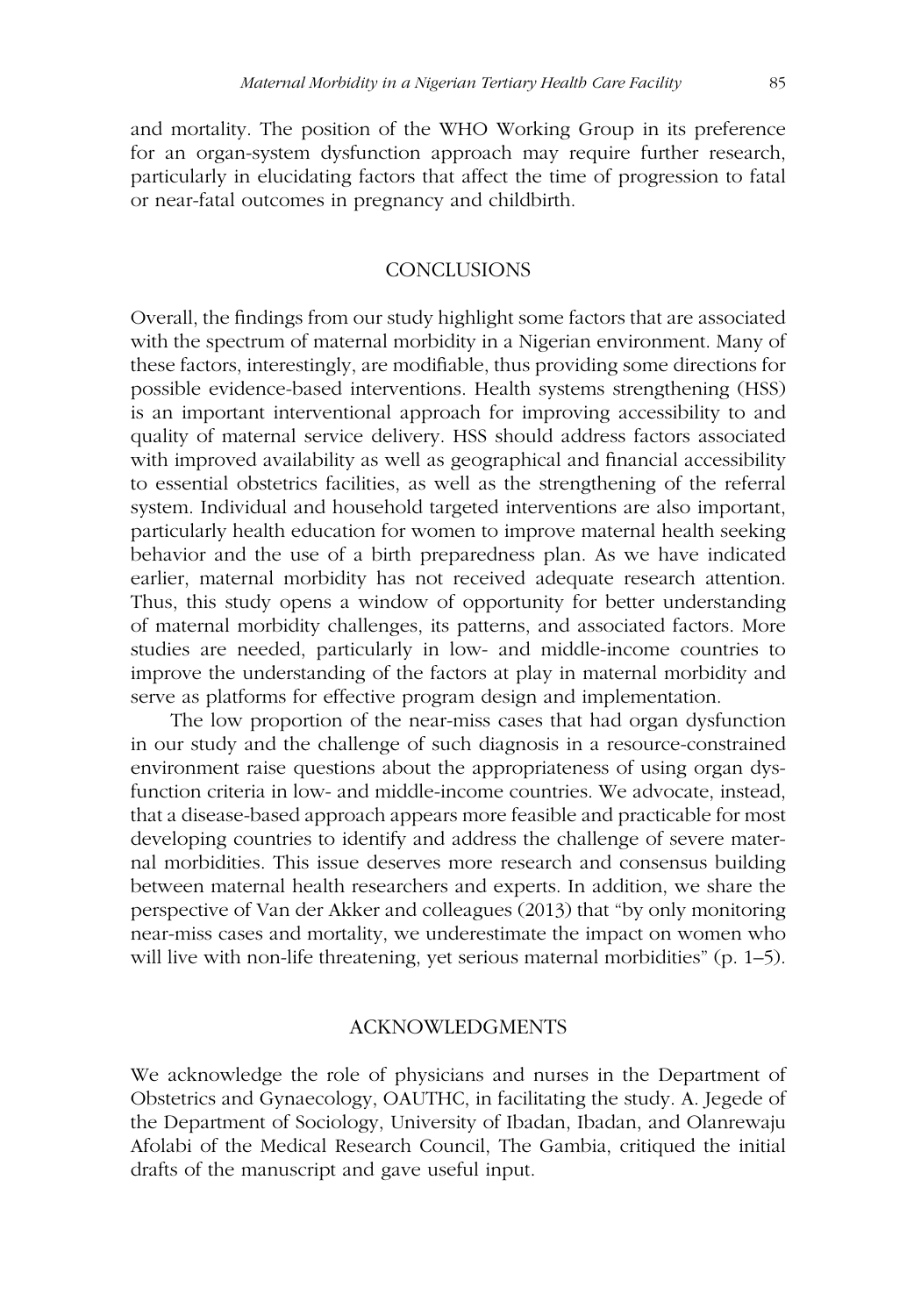#### REFERENCES

- Adeoye, I. A., Onayade, A. A., & Fatusi, A. O. (2013). Incidence, determinants and perinatal outcomes of near miss maternal morbidity in Ile-Ife Nigeria: A prospective case control study. *BMC Pregnancy and Childbirth*, *13*, 93. doi:10.1186/1471–2393–13–93
- Babalola, S., & Fatusi, A. (2009). Determinants of use of maternal health services in Nigeria—Looking beyond individual and household factors. *BMC Pregnancy Childbirth*, *9*, 43. doi:10.1186/1471–2393–9–43
- Balci, M. M., Acikel, S., & Akdemir, R. (2010). Low birth weight and increased cardiovascular risk: Fetal programming. *International Journal of Cardiology*, *24*, 110–111.
- Chowdhury, M. E., Ahmed, A., Kalim, N., & Koblinsky, M. (2009). Causes of maternal mortality decline in Matlab, Bangladesh. *Journal of Health, Population and Nutrition*, *27*, 108–123.
- Filippi, V., Ronsmans, C., Gandaho, T., Graham, W., Alihonou, E., & Santos, P. (2003). Women's reports of severe near miss obstetric complications in Benin. *Studies in Family Planning*, *31*, 309–324.
- Filippi, V., Ronsmans, C., Gohou, V., Goufodji, S., Lardi, M., Amina, S., ... de Brouwere, V. (2005). Maternity wards or emergency obstetric rooms? Incidence of near miss events in African hospitals. *Acta Obstetricia et Gynacologica Scandinavica*, *84*, 11–16.
- Firoz, T., Chou, D., von Dadelszen, P., Agrawal, P., Vanderkruik, R., Tunçalp, O., ... Say, L. (2013). Measuring maternal health: Focus on maternal morbidity. *Bulletin of the World Health Organization*, *91*, 794–796.
- Fortney, J. A., & Smith, J. B. (1996). *The base of the iceberg: Prevalence and perceptions of maternal morbidity in four developing countries*. The Maternal Morbidity Network. Research Triangle Park, NC: Family Health International. Retrieved from http://pdf.usaid.gov/pdf\_docs/Pnacg698.pdf
- Fournier, P., Dumont, A., Tourigny, C., Dunkley, G., & Drame, S. (2009). Improved ´ access to comprehensive emergency obstetric care and its effect on institutional maternal mortality in rural Mali. *Bulletin of the World Health Organzation*, *87*, 30–38. doi:10.2471/BLT.07.047076
- Gabrysch, S., & Campbell, O. M. (2009). Still too far to walk: Literature review of the determinants of delivery service use. *BMC Pregnancy Childbirth*, *11*(9), 34. doi:10.1186/1471–2393–9–34
- Hardee, K., Gay, J., & Blanc, A. K. (2012). Maternal morbidity: Neglected dimension of safe motherhood in the developing world. *Global Public Health*, *7*, 603–617. doi: 10.1080/17441692.2012.668919
- Hancock, B., Windridge, K., & Ockleford, E. (2007). *An introduction to qualitative research*. Nottingham, UK: The NIHR Research Design Service for Yorkshire & the Humber.
- Koblinsky, M., Chowdhury, M. E., Moran, A., & Ronsmans, C. (2012). Maternal morbidity and disability and their consequences: Neglected agenda in maternal health. *Journal of Health, Population and Nutrition*, *30*, 124–130.
- Mantel, G. D., Buchmann, E., Rees, H., & Pattinson, R. C. (1998). Severe acute maternal morbidity: A pilot study of a definition for a near miss. *British Journal of Obstetrics and Gynaecology*, *105*, 985–990.